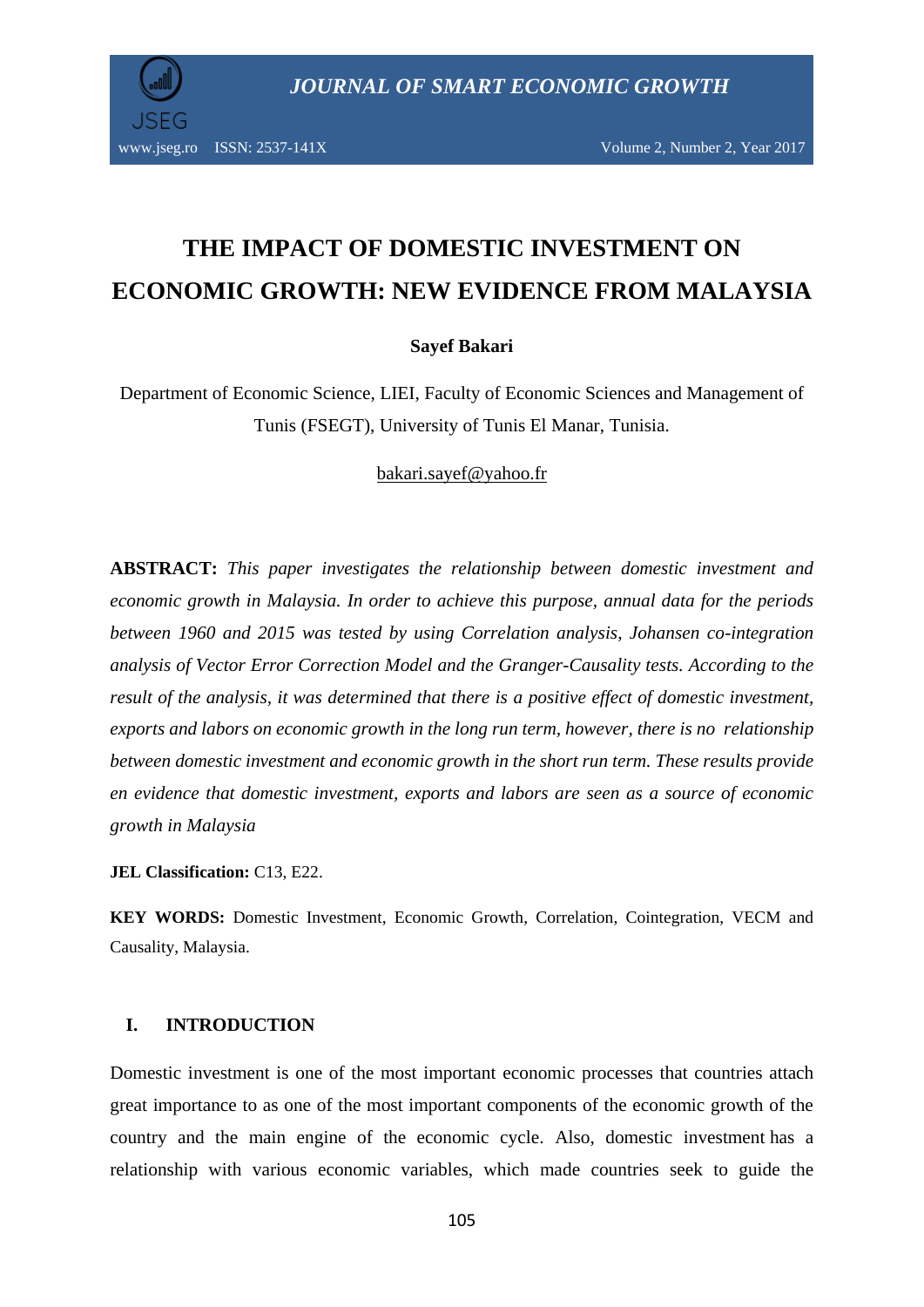



investment decision and create the appropriate climate for economic development and maximizing wealth, thus making researchers in the economy pay great attention to study investment in terms of economic, financial and accounting. Respect of domestic investment at the level of the national economy, capital spending on new projects in the sectors of public utilities and infrastructure such as incision main and branch roads projects and extensions of water and sewerage connections and create urban plans and construction projects, housing and extensions of electricity and power generation, as well as social development in the areas of education, health and communication projects, projects as well to projects that relate to economic activity for the production of goods and services in the production and service sectors such as industry, agriculture, housing, health, education and tourism. Obtainable literature, including recent extensions of the neo-classical growth model as well as the theories of endogenous growth has emphasized the role of domestic investment in economic growth. Among these studies we can cite Kormendi and Meguire (1985); Romer (1986); Lucas (1988); Grier and Tullock (1989); Barro (1991); Levine and Renelt (1991); Rebelo (1991); Mankiw, Romer, and Weil (1992); Fischer (1993) and Barro and Sala-i-Martin (1999). The Malaysian experience is one of development experiences worthy of attention and study of the great achievements that could have benefited the developing countries in general and the Arab countries in particular in order to rise from underdevelopment, stagnation and subordination. Malaysia is a highly developed Islamic country that, over the past four decades, has made tremendous strides in human and economic development. It has become the first industrial country in the Islamic world. It is also the first in the field of exports and imports in Southeast Asia. National economy, industry, agriculture, minerals, oil and tourism, and made progress in tackling poverty, unemployment, corruption and reducing indebtedness to large levels. Malaysia has benefited from greater economic openness to the outside through its integration into the economies of globalization while maintaining the pillars of the development of its national economy, and we see the progress made clear by transforming it from a country that relies mainly on agriculture to a country of origin for industrial and technical goods, especially in the electrical and electronic industries (2001), which monitored the most important technology exporting countries in the world. Malaysia ranked ninth, ahead of both Italy and Sweden, and it was a very successful experience in the face of the economic crisis (1997), which faced the countries of Southeast Asia as a whole the best evidence of the successful program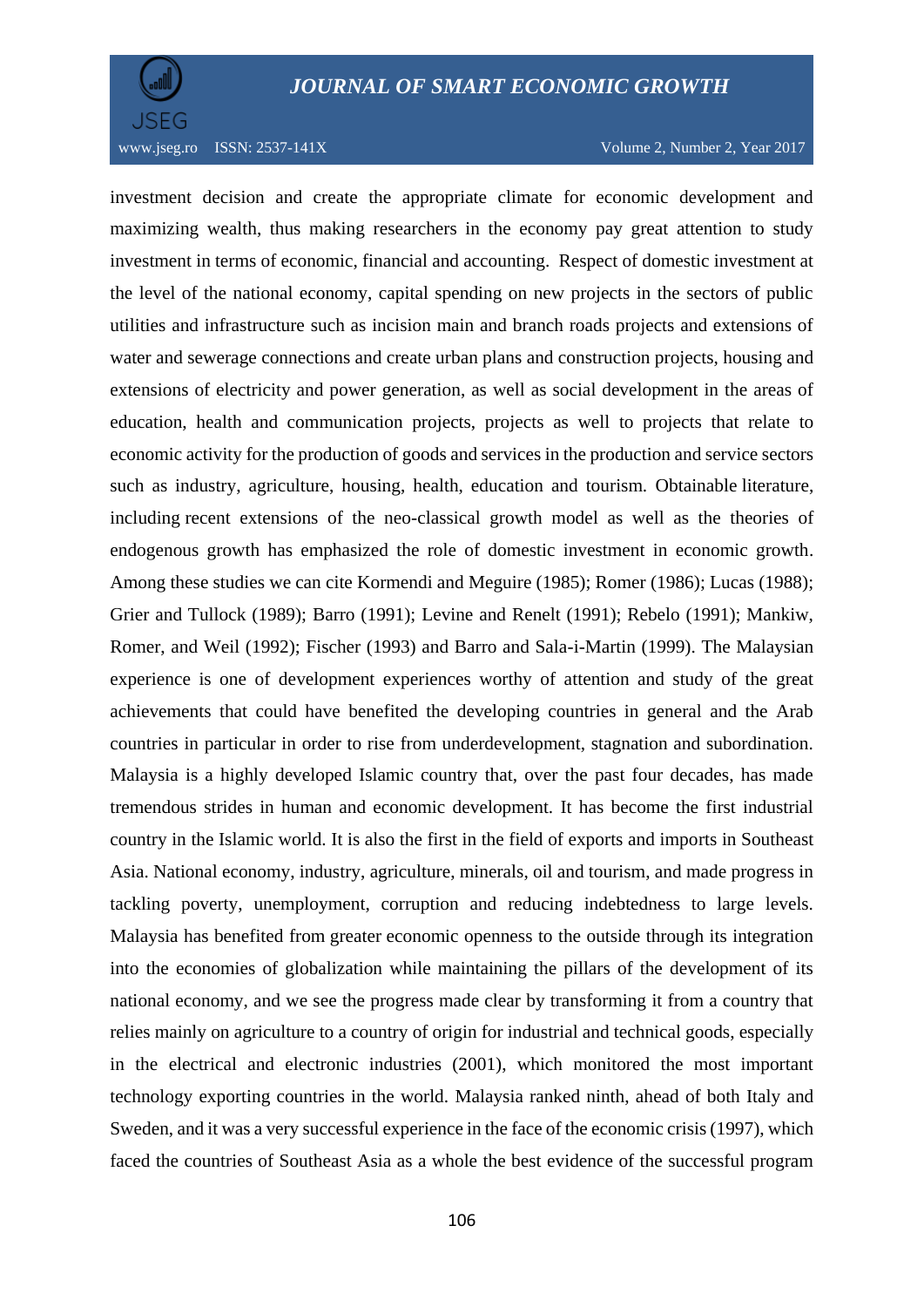



#### www.jseg.ro ISSN:  $2537-141X$  Volume 2, Number 2, Year 2017

carried out through their commitment to implement a national plan of action imposed by tight limits on monetary policy and gave the Central Bank wide powers to implement a contingency plan to face the flight of capital and bring foreign exchange to And Malaysia was able to break its financial crisis in just two years. In particular, this work tries to empirically find an answer for the question of whether there is a nexus between domestic investment and economic growth in Malaysia, to achieve this objective the paper is structured as follows. In section 2, we present the review literature concerning the nexus between domestic investment and economic growth. Secondly, we discuss the Methodology Model Specification and data used in this study in Section 3. Thirdly, Section 4 presents the empirical results as well as the analysis of the findings. Finally, Section 5 is dedicated to our conclusion.

#### **II. REVIEW LITERATURE**

Several empirical studies which investigated the relationship between domestic investment and economic growth found that, fixed capital formation determine the rate of future economic growth. These studies include:

# **Table 1: Studies related to the relationship between domestic investment and economic growth**

| NO. | <b>Authors</b>                 | <b>Countries</b> | <b>Periods</b> | <b>Econometric techniques</b> | <b>Keys Findings</b>                  |
|-----|--------------------------------|------------------|----------------|-------------------------------|---------------------------------------|
| 1   | <b>COMBEY</b> and al (2016)    | <b>UEMOA</b>     | 1995-2014      | Cointegration analysis        | $GDP \rightarrow$ Domestic investment |
| 2   | Debi Prasad Bal and al (2016)  | India            | 1970-2012      | <b>VECM</b>                   | Domestic investment $\rightarrow$ GDP |
| 3   | Montassar Kahia and al (2016)  | <b>MENA</b>      | 1980-2012      | Cointegration analysis        | Domestic investment $\rightarrow$ GDP |
| 4   | Rami Hodrab and al(2016)       | <b>MENA</b>      | 1995-2013      | Granger causality tests       | Domestic investment $\rightarrow$ GDP |
| 5   | P Pegkas and al (2016)         | Greece           | 1970-2012      | Cointegration analysis        | Domestic investment $\rightarrow$ GDP |
|     |                                |                  |                | <b>VAR</b>                    |                                       |
|     |                                |                  |                | Granger causality tests       |                                       |
| 6   | Hatem H. A. A and al $(2016)$  | Arabia Saudi     | 1980-2014      | Cointegration analysis        | Domestic investment $\rightarrow$ GDP |
|     |                                |                  |                | <b>ARDL</b>                   |                                       |
| 7   | Mahmoud M.S and al(2016)       | <b>MENA</b>      | 1977-2013      | Tobit                         | Domestic investment $\rightarrow$ GDP |
|     |                                |                  |                | <b>OLS</b>                    |                                       |
| 8   | Manamba EPAPHRA and al(2016)   | Tanzania         | 1970-2014      | Cointegration analysis        | Domestic investment $\rightarrow$ GDP |
|     |                                |                  |                | Granger causality tests       |                                       |
| 9   | Masoud Albiman Md and al(2016) | Malaysia         | 1967-2010      | Cointegration analysis        | $GDP \rightarrow$ Domestic investment |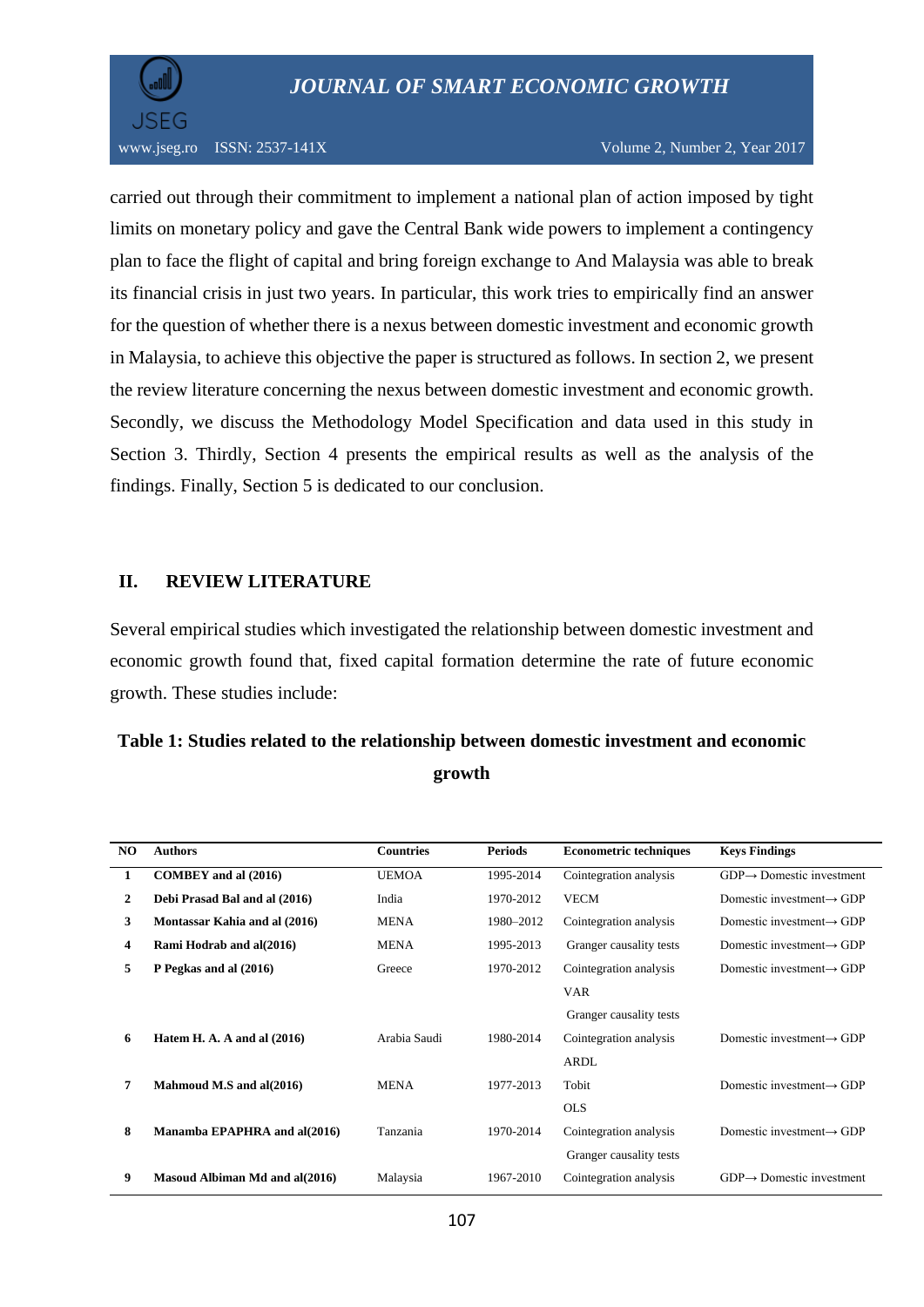

www.jseg.ro ISSN: 2537-141X Volume 2, Number 2, Year 2017

|    |                                   |             |             | Granger causality tests     |                                           |
|----|-----------------------------------|-------------|-------------|-----------------------------|-------------------------------------------|
| 10 | <b>Matiur Rahman and al(2016)</b> | Bangladesh  | 1972-2012   | Cointegration analysis      | Domestic investment $\rightarrow$ GDP     |
|    |                                   |             |             | <b>VECM</b>                 |                                           |
| 11 | Nurudeen Abu and al (2016)        | Sub-Saharan | 1981 - 2011 | <b>VAR</b>                  | Domestic investment $\leftrightarrow$ GDP |
|    |                                   | Africa      |             | Granger causality tests     |                                           |
| 12 | Bakari Sayef (2016)               | Egypt:      | 1965-2015   | Cointegration analysis      | Domestic investment $\rightarrow$ GDP     |
|    |                                   |             |             | Granger causality tests     |                                           |
| 13 | Bakari Sayef (2016)               | Japan       | 1970-2015   | <b>Correlation Analysis</b> | Domestic investment $\rightarrow$ GDP     |
|    |                                   |             |             | <b>OLS</b>                  |                                           |
| 14 | Omosebi Ayeomoni and al(2016)     | Nigeria     | 1986-2014   | ARDL                        | Domestic investment $\rightarrow$ GDP     |
| 15 | Bakari Sayef (2017)               | Canada      | 1990-2015   | Cointegration analysis      | Domestic investment $\rightarrow$ GDP     |
|    |                                   |             |             | Granger causality tests     |                                           |
| 16 | Najid Ahmad and al(2017)          | Iran        | 1971 - 2011 | Cointegration analysis      | Domestic investment $\rightarrow$ GDP     |
|    |                                   |             |             | Granger causality tests     |                                           |
|    |                                   |             |             |                             |                                           |

#### **III. Data, methodology and model specification**

#### **1. The Data:**

The analysis used in this study cover annual time series of 1960 to 2015 or 56 observations which should be sufficient to capture the short run and long run correlation between Export, Labor, Fixed Formation Capital and economic growth in the model. All data set are taken from World Development Indicators 2016.

#### **2. Methodology**

Since our study uses variables whose data are in the form of a time series, it is necessary to ascertain their stationary, hence the need to carry out tests of stationary to determine the degree of integration of Variables, among the various tests of verification of stationary that exist. Our study retains the unit root tests ADF and PP. If the variables are all integrated in level, we apply an estimate based on a linear regression. On the other hand, if the variables are all integrated into the first difference, our estimates are based on an estimate of the VAR model. When the variables are integrated in the first difference we will examine and determine the cointegration between the variables, if the cointegration test indicates the absence of cointegration relation, we will use the model VAR. If the cointegration test indicates the presence of a cointegration relation between the different variables studied, the model VECM will be used.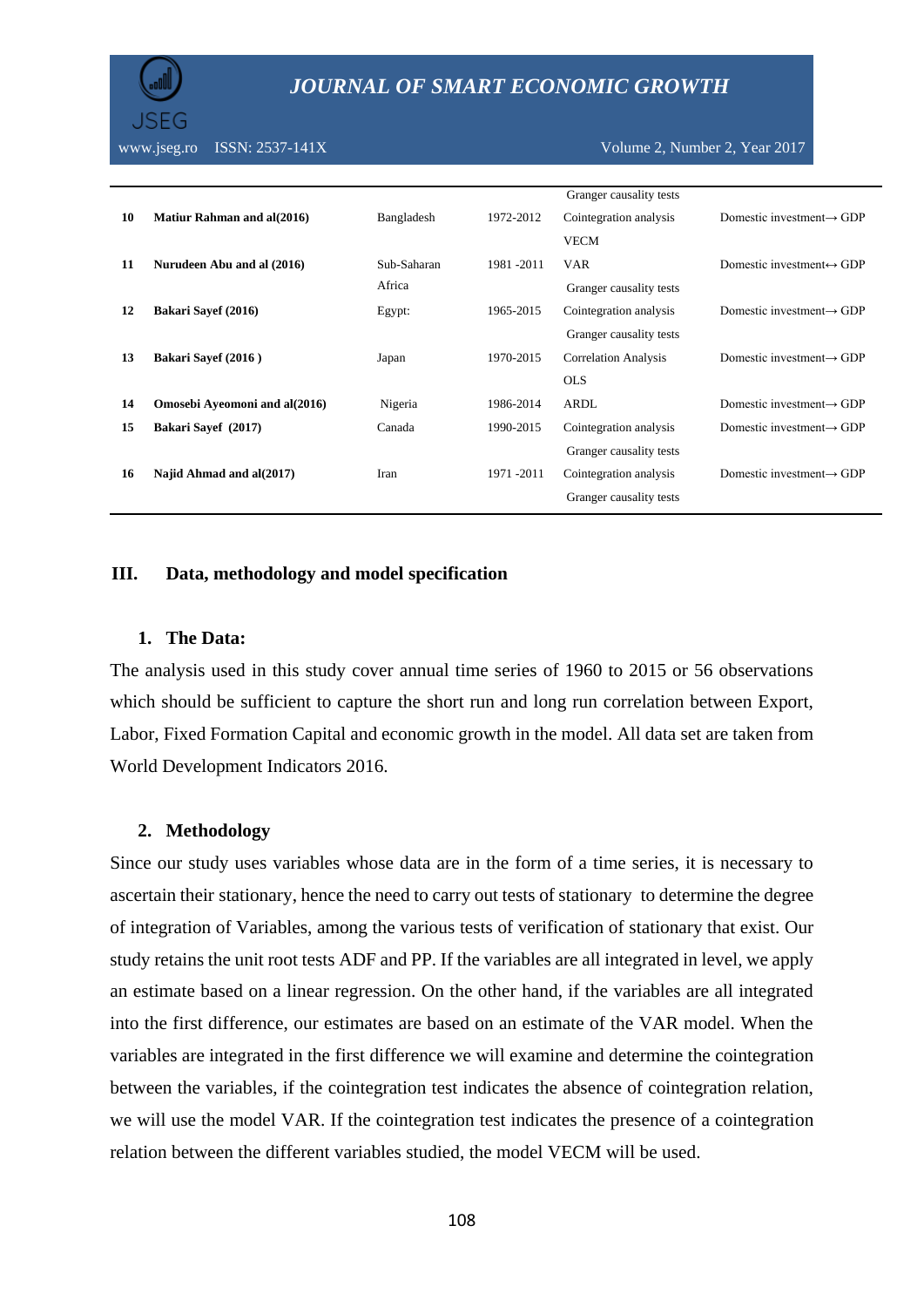

## **3. Model specification:**

Early empirical formulations tried to capture the causal link between domestic investment and GDP growth by incorporating exports into the aggregate production function [ Awokuse, T.O. (2007); Masoud Albiman Md and Suleiman NN, (2016)]. The augmented production function including domestic investment, exports and Labor is expressed as:

## $GDP_t = f(exports, Labor, Domestic Investment)$  (1)

The function can also be represented in a log-linear econometric format thus:

# $\log(GDP)_t = \beta_0 + \beta_1 \log(exports)_t + \beta_2 \log(Labor)_t +$  $\beta_3$ **log**(Domestic Investment)<sub>t</sub> +  $\varepsilon_t$  (2)

## Where:

- $\beta_0$ : The constant term.
- $\beta_1$ : coefficient of variable (Exports)
- $\beta_2$ : coefficient of variables (Labor)
- $-\beta_3$ : coefficient of variable (Domestic Investment)
- $\cdot$  t: The time trend.
- $\epsilon$ : The random error term assumed to be normally, identically and independently distributed.

## **IV. Results and discussion**

## **1) Correlation Test**

To establish how forceful the nexus is between two variables, we can use the Pearson correlation coefficient value.

- If the coefficient value is in the negative range, then that indicates the relationship between the variables is negatively correlated, or as one value increases, the other decreases.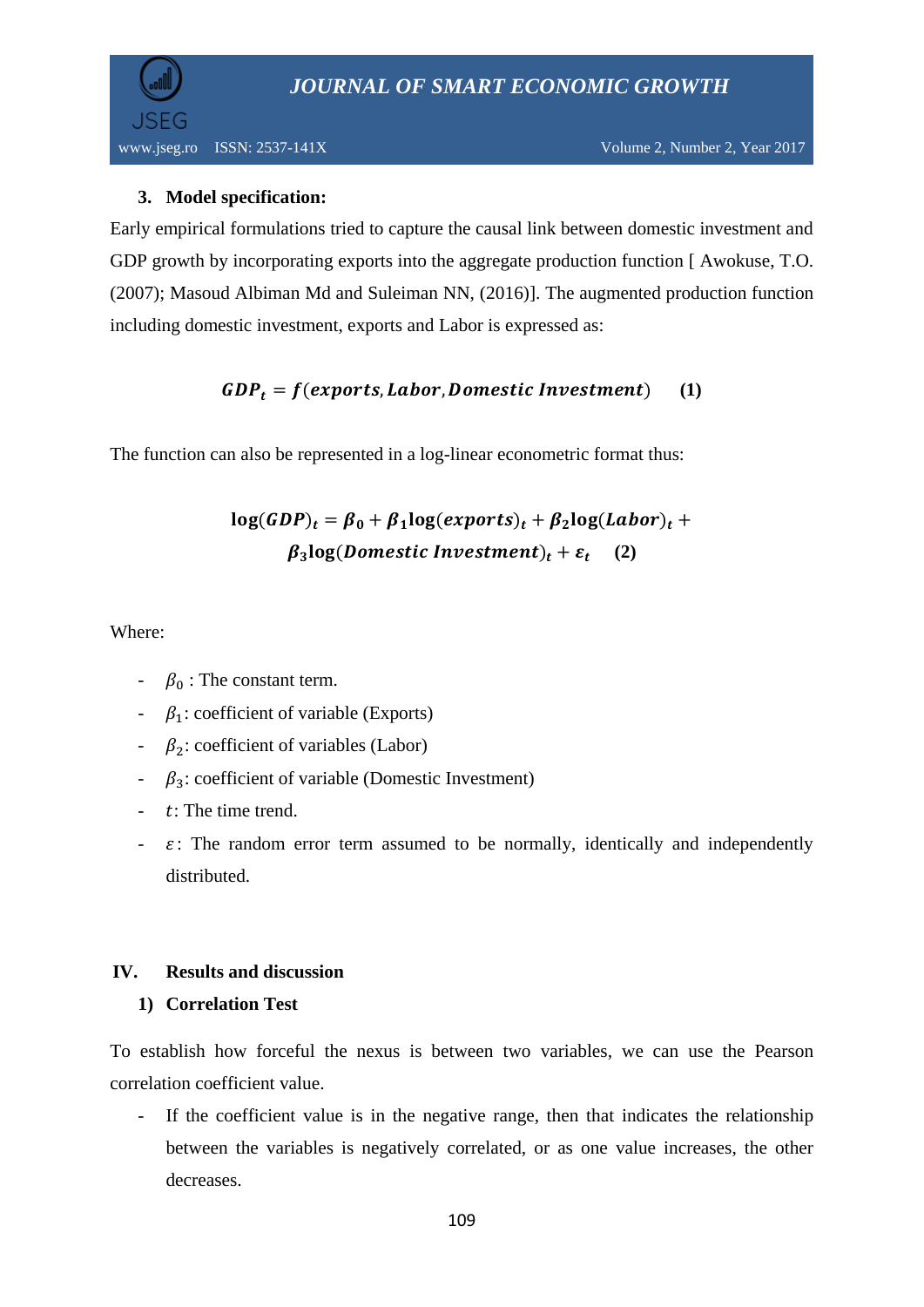

- If the coefficient value is in the positive range, then that indicates the relationship between the variables is positively correlated, or both values increase or decrease together.

|                            | <b>GDP</b> | <b>Domestic Investment</b> | <b>Exports</b> | Labor  |
|----------------------------|------------|----------------------------|----------------|--------|
| GDP                        |            | 0.9751                     | 0.9842         | 0.9016 |
| <b>Domestic Investment</b> | 0.9751     |                            | 0.9511         | 0.8945 |
| <b>Exports</b>             | 0.9842     | 0.9511                     |                | 0.9322 |
| Labor                      | 0.9016     | 0.8945                     | 0.9322         |        |

**Table 2: Correlation TEST**

The results of the correlation test give us that all the variables studied are positively correlated, that is meant an increase in domestic investment, exports and population directly lead to an increase in the gross domestic product and the reverse when Is a decrease.

## **2) Test for unit roots: ADF and PP**

Consistent with the appearance of the curves [Log (PIB), Log (Domestic Investment), Log (Population), Log (Exports)], we observe according to their general directions at the same time and the same movement, which place their stationary in level. For this reason, we are obliged to test the stationary of the variables used in our model, in order to check whether or not the stature of a unit root is the same, using the augmented Dickey Fuller test (ADF) and the Phillipps-Perrons (PP).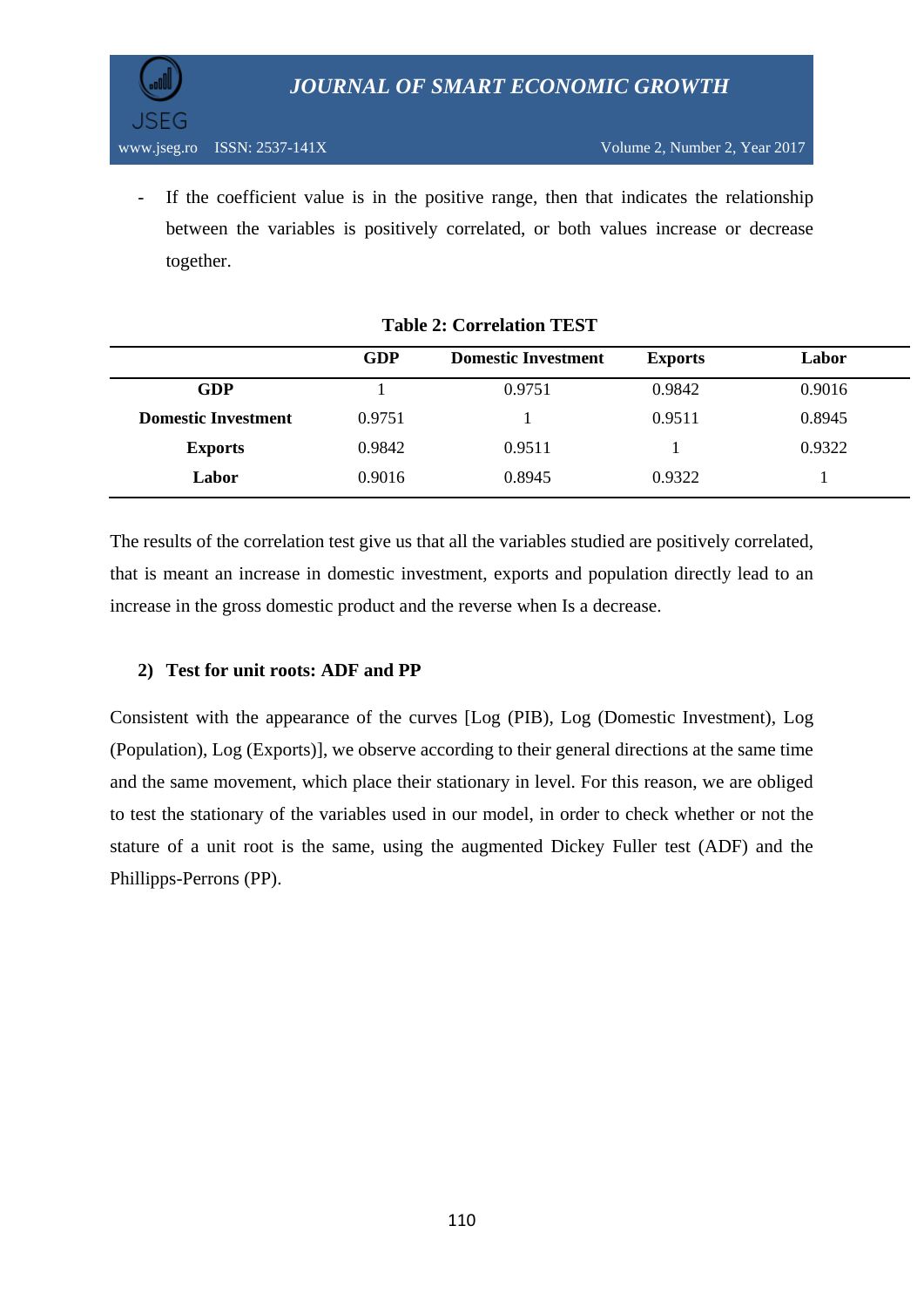

www.jseg.ro ISSN: 2537-141X Volume 2, Number 2, Year 2017

|                                              | <b>ADF</b> |             |             |                                                              | PP        |             |             |  |
|----------------------------------------------|------------|-------------|-------------|--------------------------------------------------------------|-----------|-------------|-------------|--|
| Null Hypothesis: D(LOG(GDP)) has a unit root |            |             |             |                                                              |           |             |             |  |
| <b>Augmented Dickey-Fuller test</b>          |            | t-Statistic | Probability | <b>Phillips-Perron test statistic</b>                        |           | Adj. t-Stat | Probability |  |
| statistic                                    |            | $-5.646201$ | 0.0000      |                                                              |           | $-5.678259$ | 0.0000      |  |
| <b>Test critical values:</b>                 | 1% level   | $-3.557472$ |             | <b>Test critical values:</b>                                 | 1% level  | $-3.557472$ |             |  |
|                                              | 5% level   | $-2.916566$ |             |                                                              | 5% level  | $-2.916566$ |             |  |
|                                              | 10% level  | $-2.596116$ |             |                                                              | 10% level | $-2.596116$ |             |  |
|                                              |            |             |             | Null Hypothesis: D(LOG(EXPORTS)) has a unit root             |           |             |             |  |
| <b>Augmented Dickey-Fuller test</b>          |            | t-Statistic | Probability | <b>Phillips-Perron test statistic</b>                        |           | Adj. t-Stat | Probability |  |
| statistic                                    |            | $-6.256669$ | 0.0000      |                                                              |           | $-6.191611$ | 0.0000      |  |
| <b>Test critical values:</b>                 | 1% level   | $-3.557472$ |             | <b>Test critical values:</b>                                 | 1% level  | $-3.557472$ |             |  |
|                                              | 5% level   | $-2.916566$ |             |                                                              | 5% level  | $-2.916566$ |             |  |
|                                              | 10% level  | $-2.596116$ |             |                                                              | 10% level | $-2.596116$ |             |  |
|                                              |            |             |             | Null Hypothesis: D(LOG(DOMESTIC INVESTMENT)) has a unit root |           |             |             |  |
| <b>Augmented Dickey-Fuller test</b>          |            | t-Statistic | Probability | <b>Phillips-Perron test statistic</b>                        |           | Adj. t-Stat | Probability |  |
| statistic                                    |            | $-6.035487$ | 0.0000      |                                                              |           | $-6.005748$ | 0.0000      |  |
| <b>Test critical values:</b>                 | 1% level   | $-3.557472$ |             | <b>Test critical values:</b>                                 | 1% level  | $-3.557472$ |             |  |
|                                              | 5% level   | $-2.916566$ |             |                                                              | 5% level  | $-2.916566$ |             |  |
|                                              | 10% level  | $-2.596116$ |             |                                                              | 10% level | $-2.596116$ |             |  |
|                                              |            |             |             | Null Hypothesis: LOG(LABOR) has a unit root                  |           |             |             |  |
| <b>Augmented Dickey-Fuller test</b>          |            | t-Statistic | Probability | <b>Phillips-Perron test statistic</b>                        |           | Adj. t-Stat | Probability |  |
| statistic                                    |            | $-2.729804$ | 0.0768      |                                                              |           | $-4.061336$ | 0.0023      |  |
| <b>Test critical values:</b>                 | 1% level   | $-3.581152$ |             | <b>Test critical values:</b>                                 | 1% level  | $-3.555023$ |             |  |
|                                              | 5% level   | $-2.926622$ |             |                                                              | 5% level  | $-2.915522$ |             |  |
|                                              | 10% level  | $-2.601424$ |             |                                                              | 10% level | $-2.595565$ |             |  |

## **Table 3: Test for unit roots: ADF and PP**

From Table 2, it can be seen that for all variables the statistics of the ADF test and the PP test are lower than the criterion statistics of the different thresholds than after a prior differentiation, so they are integrated with orders (1), then we can conclude that there may be a cointegration relation.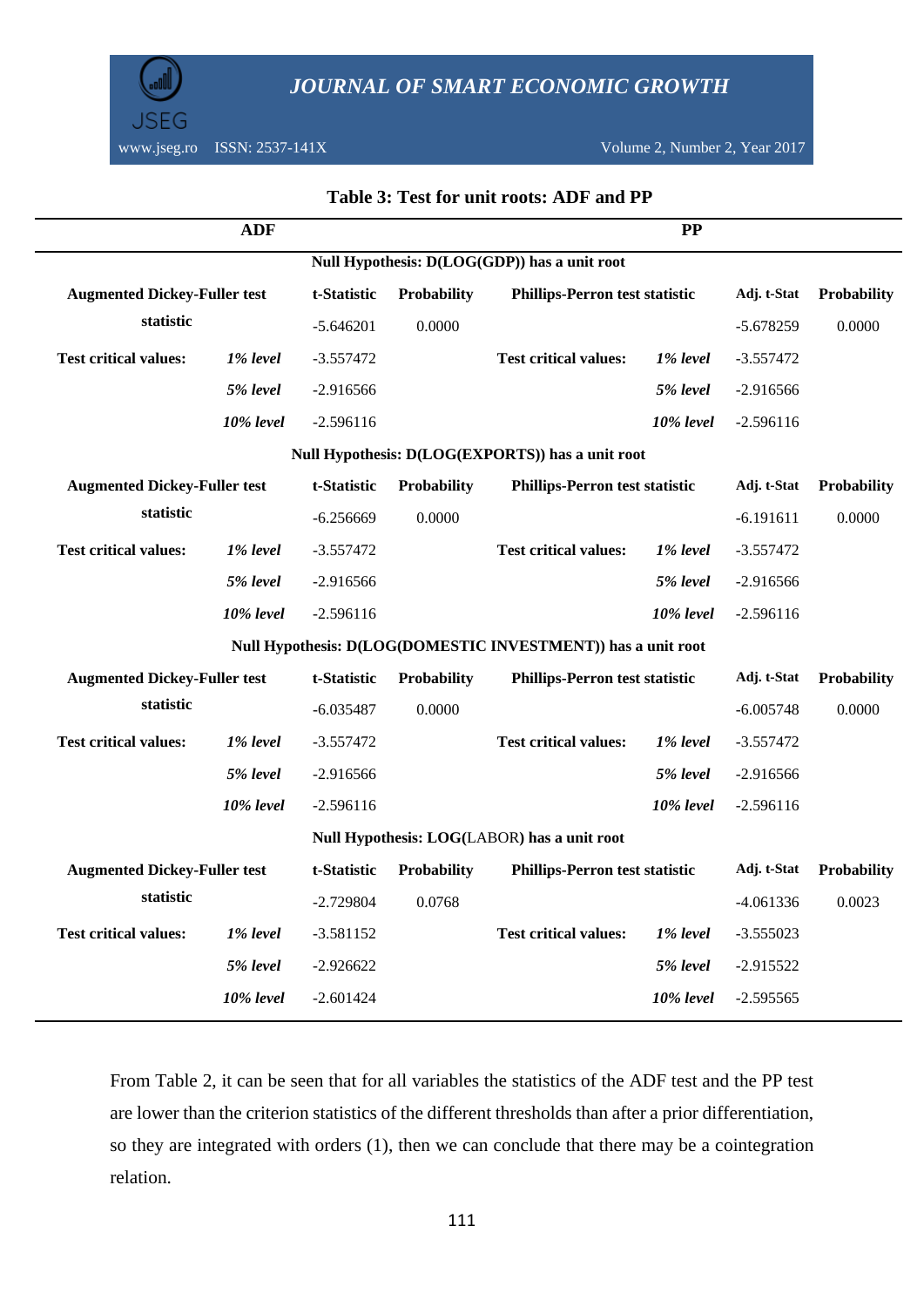

## **3) Cointegration Analysis**

To check the cointegration between the variables studied, it is necessary to pass through two stages. First of all, it is necessary to specify the number of optimal delay which must be suitable for our model. Then we will use the Johanson Test to specify the number of cointegration relationships between variables.

#### **a) VAR Lag Order Selection Criteria**

The choice of the number of the delay has a very important role in the design of a VAR model. Most VAR models are estimated to involve symmetric lags, he same lag length is exercised for all variables in all equations of the model. This lag length is frequently picked using an explicit statistical criterion such as the HQ, FPE, AIC or SIC.

| Lag              | Log L    | LR        | <b>FPE</b>  | <b>AIC</b>   | <b>SC</b>    | HQ           |
|------------------|----------|-----------|-------------|--------------|--------------|--------------|
| $\boldsymbol{0}$ | 24.24225 | <b>NA</b> | 5.23e-06    | $-0.809690$  | $-0.656728$  | $-0.751441$  |
| 1                | 377.6496 | 636.1332  | $7.22e-12$  | $-14.30598$  | $-13.54117$  | $-14.01474$  |
| 2                | 474.7192 | 159.1941  | 2.86e-13    | -17.54877    | $-16.17211$  | $-17.02453$  |
| 3                | 523.7014 | 72.49369  | 7.89e-14    | $-18.86806$  | $-16.87955$  | $-18.11082$  |
| 4                | 572.7856 | 64.79122* | $2.24e-14*$ | $-20.19143$  | $-17.59107*$ | $-19.20120*$ |
| 5                | 585.8832 | 15.19318  | $2.80e-14$  | $-20.07533$  | $-16.86313$  | $-18.85210$  |
| 6                | 605.0990 | 19.21582  | $2.93e-14$  | $-20.20396*$ | $-16.37992$  | $-18.74774$  |

**Table 4: VAR Lag Order Selection Criteria**

The results of Table 3 show us that the number of lags has been equal to 4 since the criteria FPE, AIC, SC and HQ select that the number of lags is equal to 4.

#### **b) Johanson Test**

This method is profitable because it makes it possible to give the number of co-integration relationships that remain between our long-term variables. The sequence of the Johanson test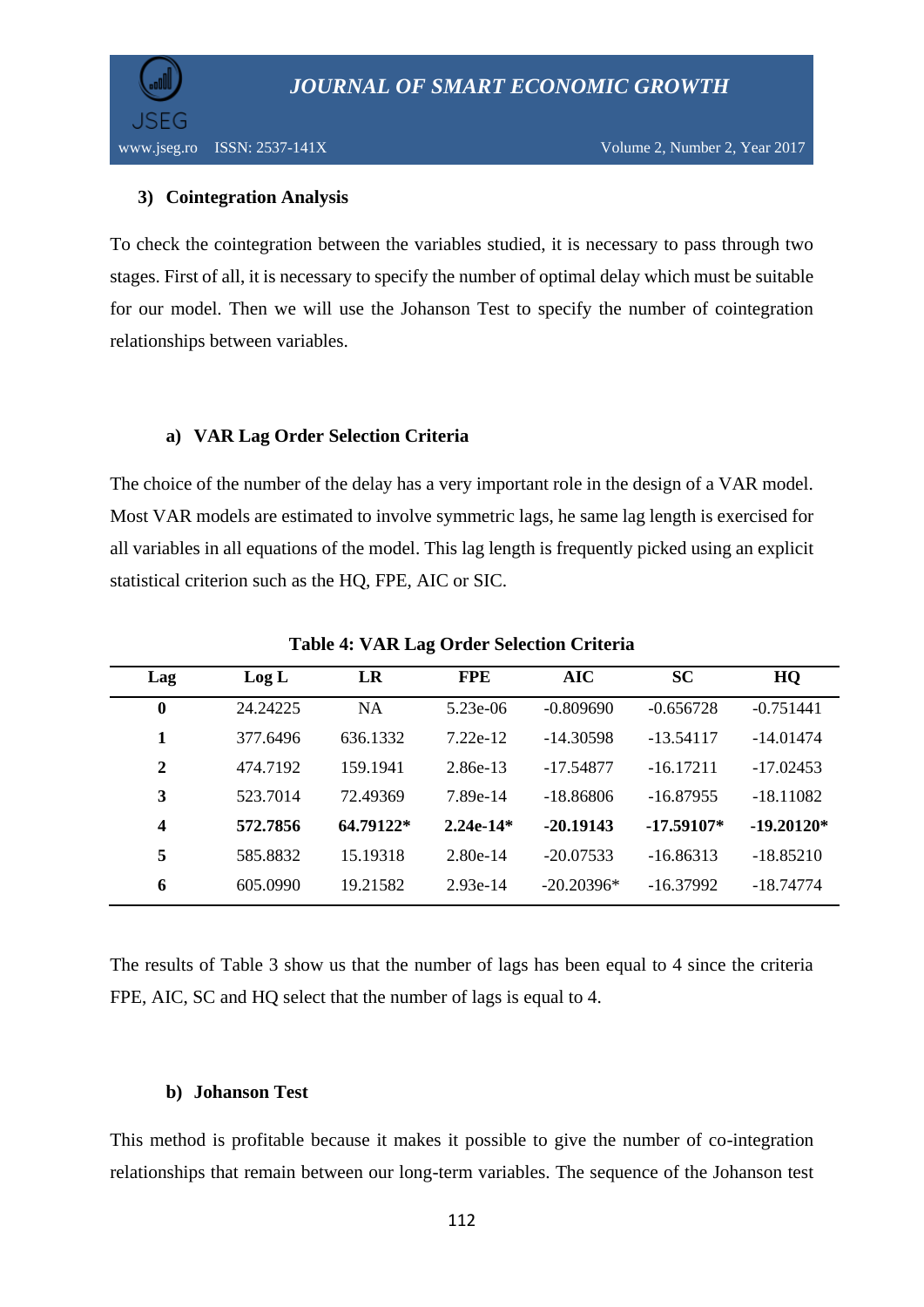

involves discovering the number of cointegration relations. For this purpose, the maximum likelihood method is used and the results are explained in Table 4.

#### **Table 5: Johanson Test**

| <b>Unrestricted Cointegration Rank Test (Trace)</b>           |            |                        |                     |           |  |  |  |
|---------------------------------------------------------------|------------|------------------------|---------------------|-----------|--|--|--|
| Hypothesized No. of CE(s)                                     | Eigenvalue | <b>Trace Statistic</b> | Critical Value 0.05 | $Prob.**$ |  |  |  |
| None *                                                        | 0.417784   | 66.18721               | 47.85613            | 0.0004    |  |  |  |
| At most $1*$                                                  | 0.344476   | 38.60061               | 29.79707            | 0.0038    |  |  |  |
| At most $2*$                                                  | 0.237906   | 17.06230               | 15.49471            | 0.0288    |  |  |  |
| At most 3                                                     | 0.060935   | 3.206374               | 3.841466            | 0.0733    |  |  |  |
| Trace test indicates 3 cointegrating eqn(s) at the 0.05 level |            |                        |                     |           |  |  |  |
| * denotes rejection of the hypothesis at the 0.05 level       |            |                        |                     |           |  |  |  |
| **MacKinnon-Haug-Michelis (1999) p-values                     |            |                        |                     |           |  |  |  |

To specify the number of cointegration relations, we must examine the following hypothesis:

- If the statistic of the trace is greater than the value criticized then one rejects H0 therefore there exists at least one cointegration relation.
- If the trace statistic is less than the critiqued value, then H0 is accepted so there is no cointegration relationship.

There are three cointegration relationships, so the error-correction model can be retained.

#### **4) The Results of Estimation**

#### **a) Long run equation**

The results of the estimation by the maximum likelihood method denote the following cointegration relation. The long-term equilibrium relation is presented as follows: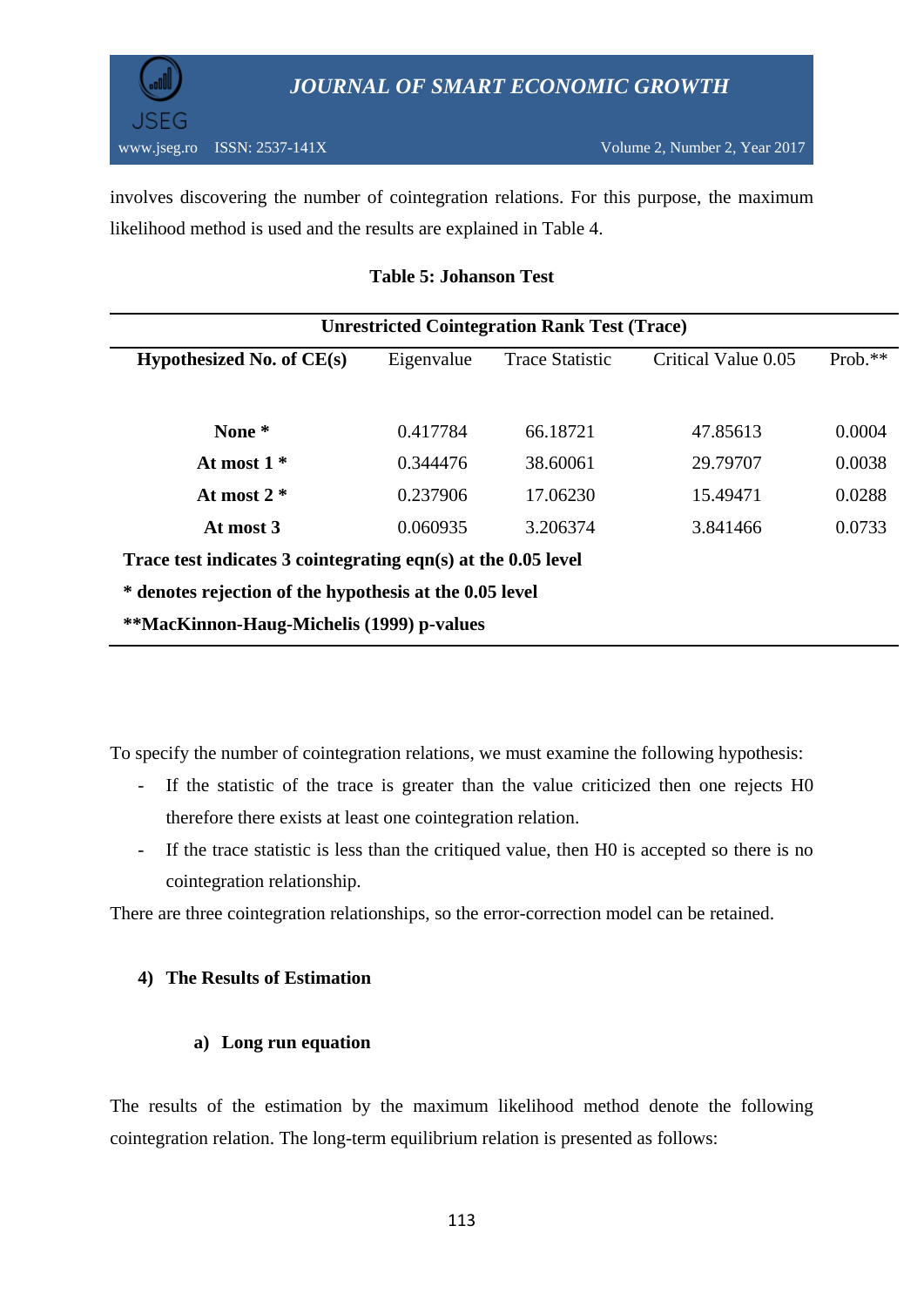

www.jseg.ro ISSN:  $2537 - 141X$  Volume 2, Number 2, Year 2017

 $Log(GDP) = 0.2108 Log(Domestic Investment) + 0.3291 Log(Express) + 1.4152 Log(Labor)$ **(0.08495) (0.12126) (0.44151)**

Note: The values in parentheses represent the Student test.

The equation of the long-run relationship shows that all the independent variables {Log (Domestic Investment), Log (Exports) and Log (Labor)} have a positive effect on the dependent variable {Log (PIB)}. To justify the robustness of these last results and to prove and affirm that this long-term relationship is fair or not, we must test the significance of these variables. For this reason, we will apply the Vector Error Correction Model (VECM).

## **b) Estimation of Vector Error Correction Model (VECM)**

After estimating the long-run equilibrium relationship, we estimate the equation in the following form as an error correction model. The results of the estimate give the following relation:

 $D(LOG(GDP)) = C(1) * (LOG(GDP(-1)) - 0.329186182268 * LOG(Exports(-1)))$  $-0.210814324694 * LOG(Domestic Investment(-1)) - 1.41527248993$  $* LOG(Population(-1)) + 11.9632700073) + C(2)*D(LOG(GDP(-1))) + C(3)$  $* D(LOG(GDP(-2))) + C(4) * D(LOG(GDP(-3))) + C(5) * D(LOG(GDP(-4)))$ +  $C(6) * D(LOG(Exports(-1))) + C(7) * D(LOG(Exports(-2))) + C(8)$  $* D(LOG(Exports(-3))) + C(9) * D(LOG(Exports(-4))) + C(10)$  $* D (LOG (Domestic Investment(-1))) + C(11)$  $* D (LOG (Domestic Investment(-2))) + C(12)$  $* D(LOG(Domestic Investment(-3))) + C(13)$  $* D(LOG(Domestic Investment(-4))) + C(14) * D(LOG(Population(-1))) + C(15)$  $* D(LOG(Population(-2))) + C(16) * D(LOG(Population(-3))) + C(17)$ 

 $* D(LOG(Population(-4))) + C(18)$ 

The following table shows the results of estimating the equation. If the coefficient of the variable C (1) is negative and possesses a significant probability. This means that all variables in the long-term relationship are significant in explaining the dependent variables.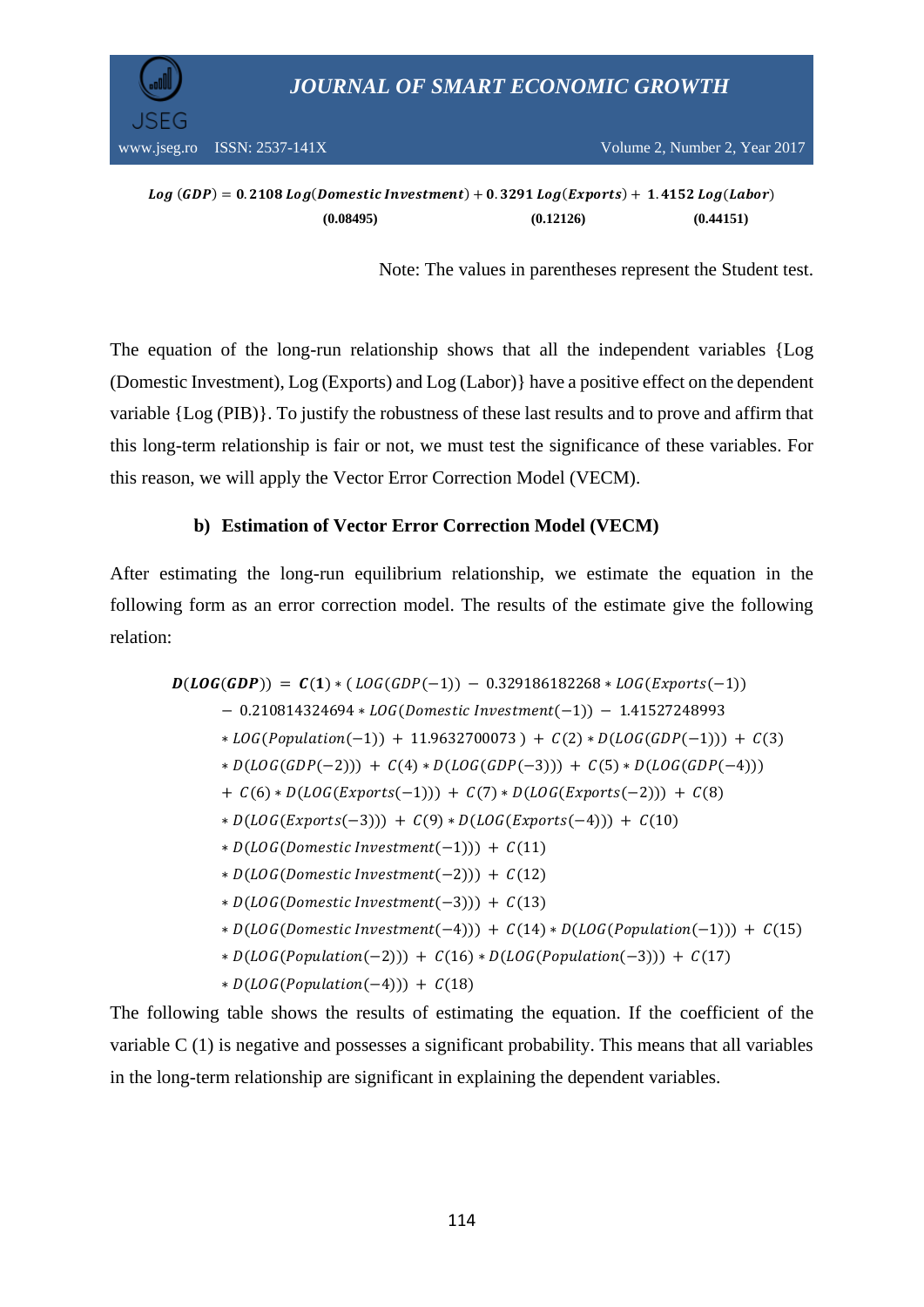

|       | Coefficient | <b>Std. Error</b> | t-Statistic | Probability. |
|-------|-------------|-------------------|-------------|--------------|
| C(1)  | $-0.619624$ | 0.350977          | $-1.765425$ | 0.0867       |
| C(2)  | 0.712811    | 0.473517          | 1.505354    | 0.1417       |
| C(3)  | $-0.194493$ | 0.416972          | $-0.466441$ | 0.6440       |
| C(4)  | 0.307970    | 0.414355          | 0.743251    | 0.4626       |
| C(5)  | $-0.004255$ | 0.414752          | $-0.010258$ | 0.9919       |
| C(6)  | $-0.291698$ | 0.264995          | $-1.100768$ | 0.2790       |
| C(7)  | $-0.000285$ | 0.235391          | $-0.001212$ | 0.9990       |
| C(8)  | $-0.166334$ | 0.241522          | $-0.688693$ | 0.4958       |
| C(9)  | 0.163341    | 0.235970          | 0.692211    | 0.4936       |
| C(10) | $-0.022473$ | 0.177202          | $-0.126823$ | 0.8998       |
| C(11) | 0.035348    | 0.172930          | 0.204409    | 0.8393       |
| C(12) | 0.036069    | 0.162957          | 0.221340    | 0.8262       |
| C(13) | $-0.070895$ | 0.157182          | $-0.451039$ | 0.6549       |
| C(14) | 213.0419    | 207.3751          | 1.027326    | 0.3117       |
| C(15) | -533.2976   | 553.3595          | $-0.963745$ | 0.3422       |
| C(16) | 518.7103    | 551.5620          | 0.940439    | 0.3538       |
| C(17) | $-205.6644$ | 211.0724          | $-0.974378$ | 0.3370       |
| C(18) | 0.252649    | 0.211995          | 1.191772    | 0.2419       |

#### **Table 6: Least Squares (Gauss-Newton / Marquardt steps)**

In our case, the correction error term is significant and has a negative coefficient. These prove that in the long run, 1% increase in domestic investment leads to an increase of 0.2108% of GDP.

## **c) Wald Test**

The objective of the WALD test is to determine that if there is a short-term relationship between the variables used.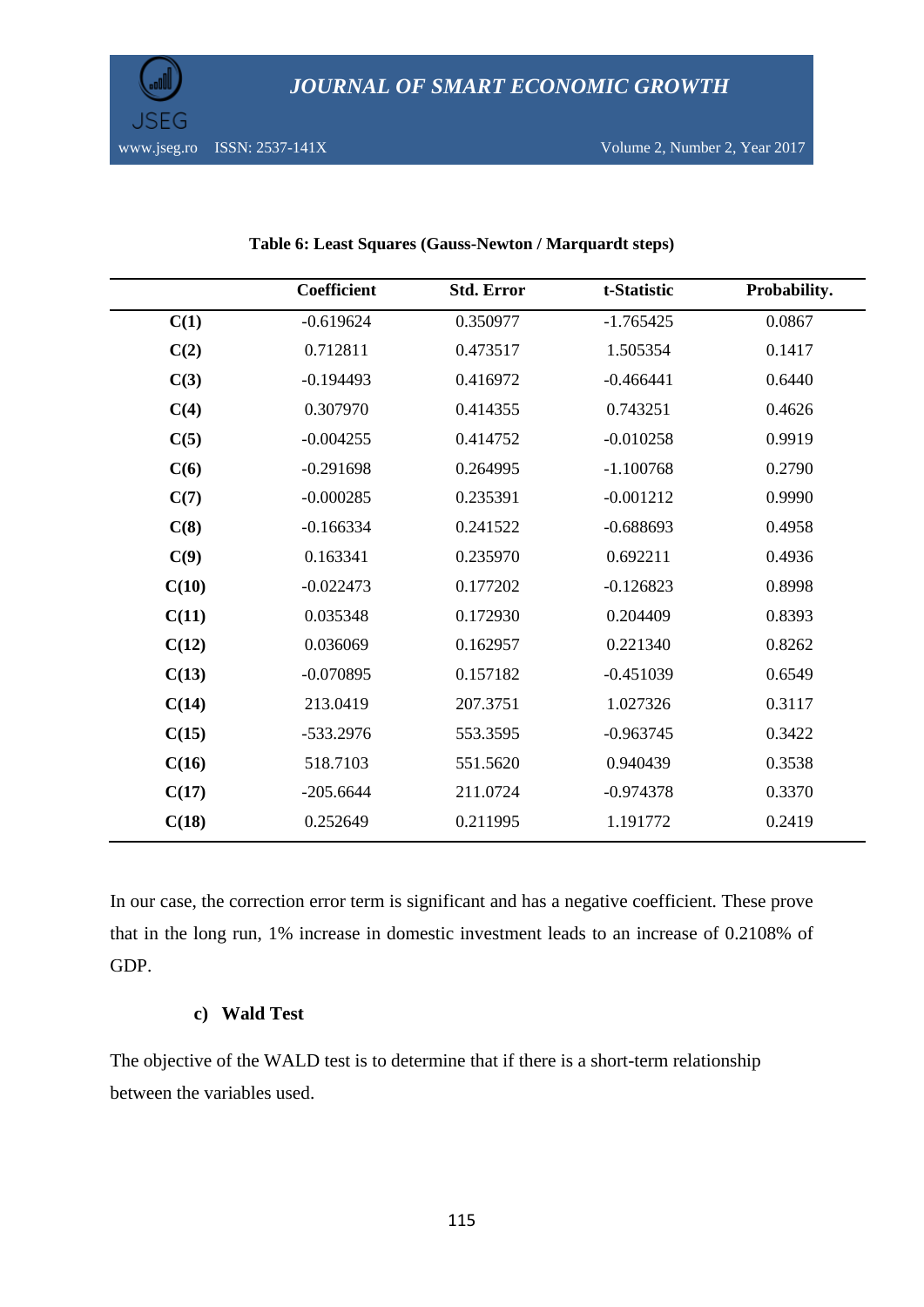

| <b>Wald Test:</b>                        |          |                |             |  |  |  |
|------------------------------------------|----------|----------------|-------------|--|--|--|
| <b>Test Statistic</b>                    | Value    | df             | Probability |  |  |  |
| <b>F</b> -statistic                      | 0.090640 | (4, 33)        | 0.9848      |  |  |  |
| Chi-square                               | 0.362560 | $\overline{4}$ | 0.9854      |  |  |  |
| Null Hypothesis: $C(6)=C(7)=C(8)=C(9)=0$ |          |                |             |  |  |  |
| <b>Null Hypothesis Summary:</b>          |          |                |             |  |  |  |
| Normalized Restriction $(= 0)$           |          | Value          | Std. Err.   |  |  |  |
| C(6)                                     |          | $-0.022473$    | 0.177202    |  |  |  |
| C(7)                                     |          | 0.035348       | 0.172930    |  |  |  |
| C(8)                                     |          | 0.036069       | 0.162957    |  |  |  |
| C(9)                                     |          | $-0.070895$    | 0.157182    |  |  |  |

The results in the table show that the variable Log (domestic investment) has no effect on the variable log (GDP) in the short term.

## **d) VAR Stability**

Finally we will apply to use the test CUSUM and the test CUSUM of SQUARES, this test makes it possible to study the stability of the model estimated over time.



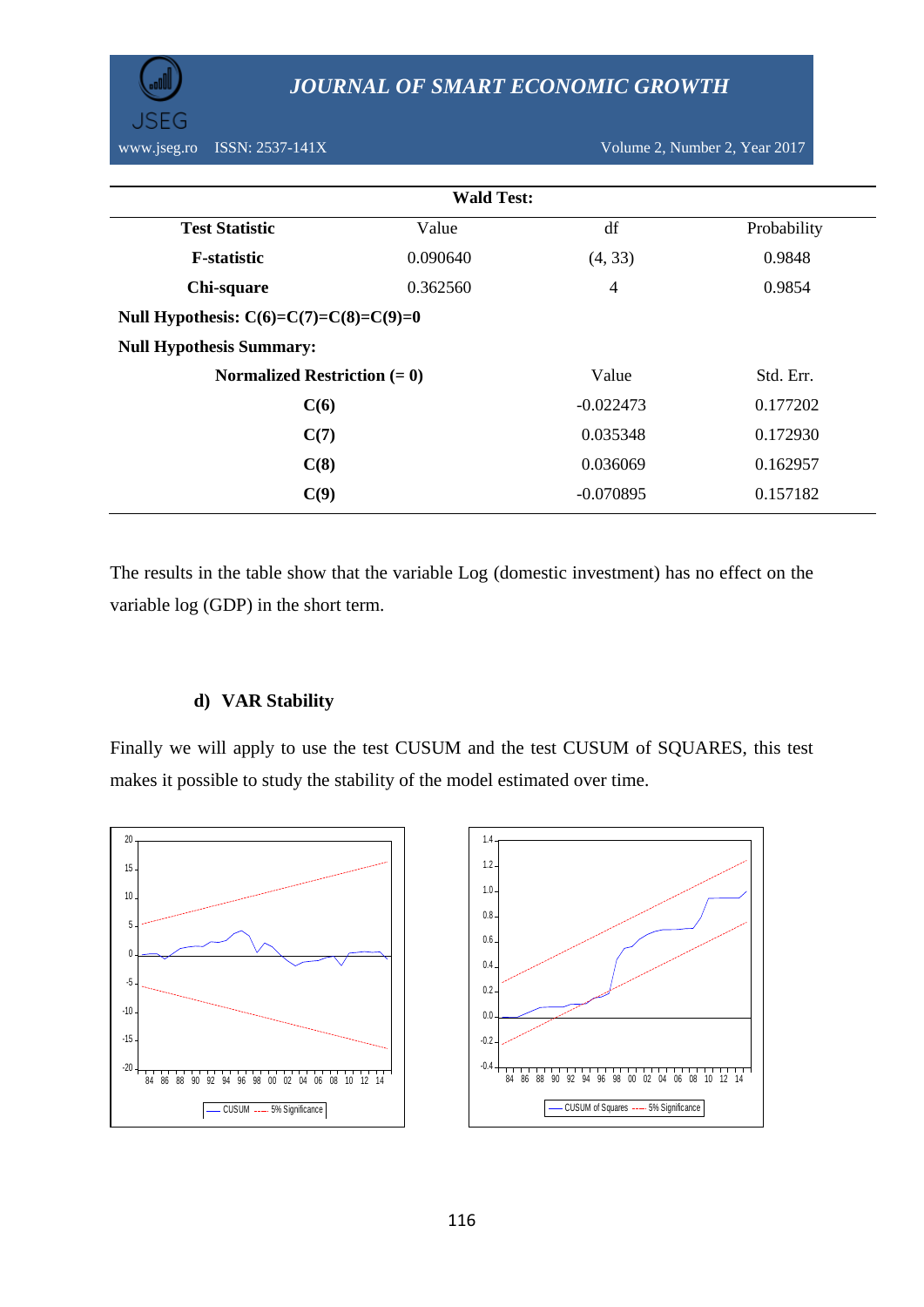

The tests results of the stability VAR (CUSUM Test and CUSUM of Square Test) show that the Modulus of all roots is less than unity and lie within the unit circle. Accordingly we can conclude that our model the estimated VAR is stable or stationary.

## **V. Conclusion**

The aim of this study was to determine the impact of domestic investment on economic growth in Malaysia during the period of 1960 to 2015. The correlation analysis, the cointegration analysis, VECM model and the Granger Causality Tests are used here to look into the relationship between domestic investment and economic growth in the long run term and in the short run term. According the results, we find that there is a positive impact of domestic investment, exports and labor on economic growth in the long run term; however, there is no relationship between domestic investment and economic growth in the short term. This is due to the importance of the geographical location of Malaysia. Where it is located in the heart of the East Asian and is a very distinct area and it is easy to export to the neighboring day and this is a very important feature. The Malaysian government also encourages investors to invest and trade on their land by providing them with the convenience and ease of procedures. In addition, Malaysia is a politically stable country with laws in force. The technological development witnessed by Malaysia has helped the owners of factories and companies to excel in their work by improving the quality of production and marketing and at all other levels. One of the most important factors explaining the effectiveness of domestic investment and export in Malaysia's high economic growth is its excellent infrastructure. When the government designed the infrastructure, it was not only considered to serve individuals and residents, but also to serve the business community, and is certainly one of the best infrastructures in Asia. The Internet, for example, is connected to digital and optical fiber technology. There are five international airports in the country, all of which are equipped with air freight facilities. Therefore, investors will find it difficult to export their products anywhere in the world by air. The sea, where there are 7 seaports and all operate efficiently. Also, those who decide to invest in Malaysia will never find it difficult to obtain high-quality employment, whatever their quality of business. In a country where skilled workers are available, they are also very serious and committed. There are also doctors, engineers, chemists, researchers and others, so the investor will not have to attract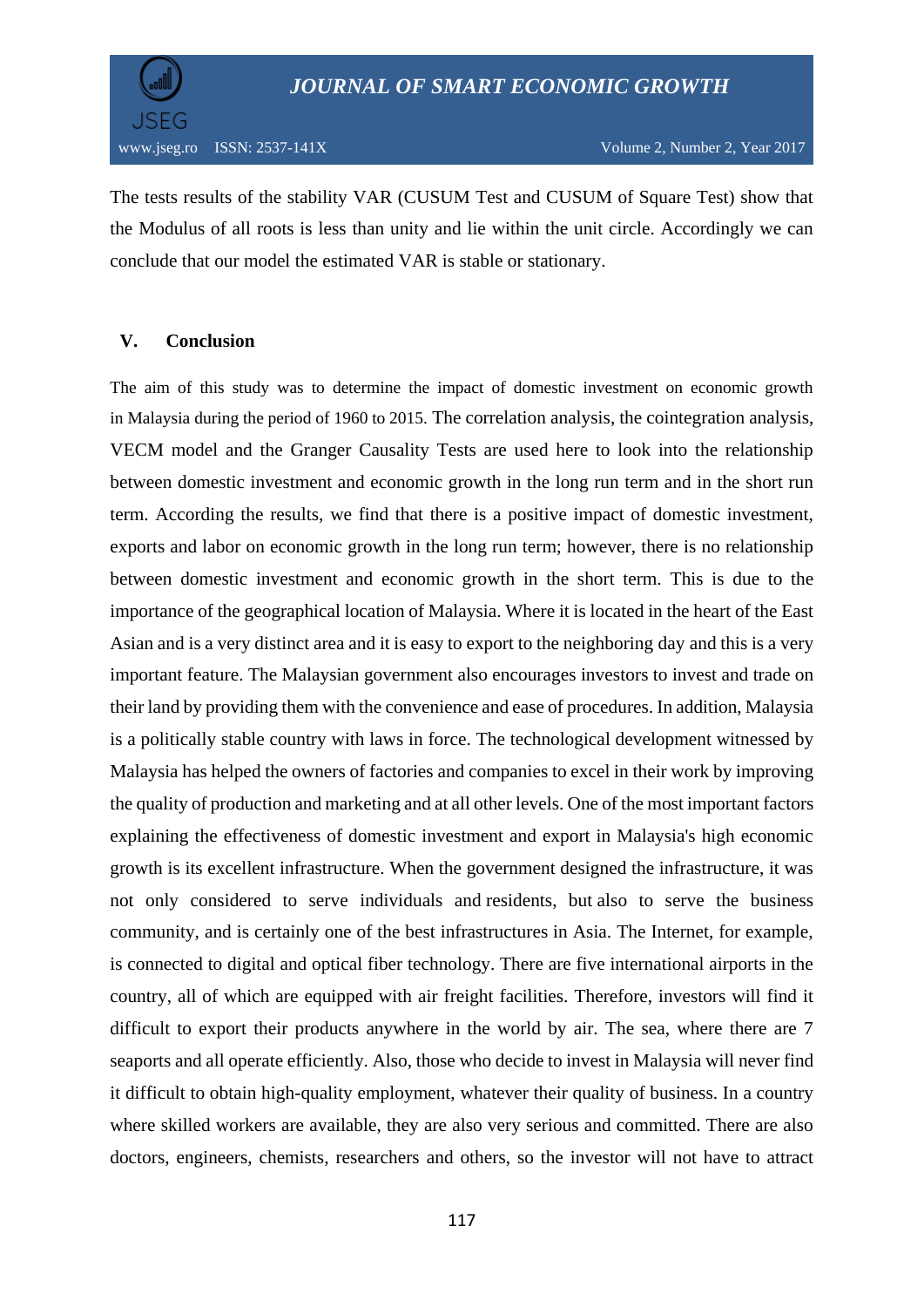

www.jseg.ro ISSN:  $2537-141X$  Volume 2, Number 2, Year 2017

workers from outside the country, which has certainly reduced costs. The credit of this Renaissance is due to the interest of the authorities above all citizens. This interest has led to an exchange of respect to the authorities. The government often involves citizens in the discussion of economic issues through the councils allocated for this. Therefore, the Malaysian citizen always feels that he is the target of the development process and that the Renaissance of his country is based on it first of all. When an economist asked a simple Malaysian factor about the mystery of his country's miracle, he simply replied "We were asked to work for eight hours a day. We worked two extra hours every day to love the country." We do not forget that these extra hours were voluntary. These workers would not have been cut off from their leisure time unless they believed that they would bring good luck to their future and the future of their children. Malaysia's experience in development is specific in its use of the historical situation of the global conflict between the Soviet Union before its fall and the United States of America. Where, America has supported the countries of this region economically to be a tempting model for the countries of the region which have fallen to the former Soviet Union and the socialist bloc. But we must mention here that Malaysia has adapted to this trend of self-reliance and a strong economy. The growth of the tourism sector is due to several reasons, notably the events of September 11, which led to a large increase in security measures, especially in Europe and the United States, which targeted mainly Arabs and Muslims, which led to the search for alternatives to tourists other than European and American. Malaysia has taken advantage of the opportunity and has launched many websites through the Internet, which calls for tourism. In the Arab world, the Arabs have noticed this call. They have found in Malaysia the desired goal of their tourism, with tourists, encouraging traveling there, including tourism licenses, compared to Europe and America, as well as being a developed Islamic country.

**CONFLICTS OF INTEREST AND PLAGIARISM:** The authors declare no conflict of interest and plagiarism.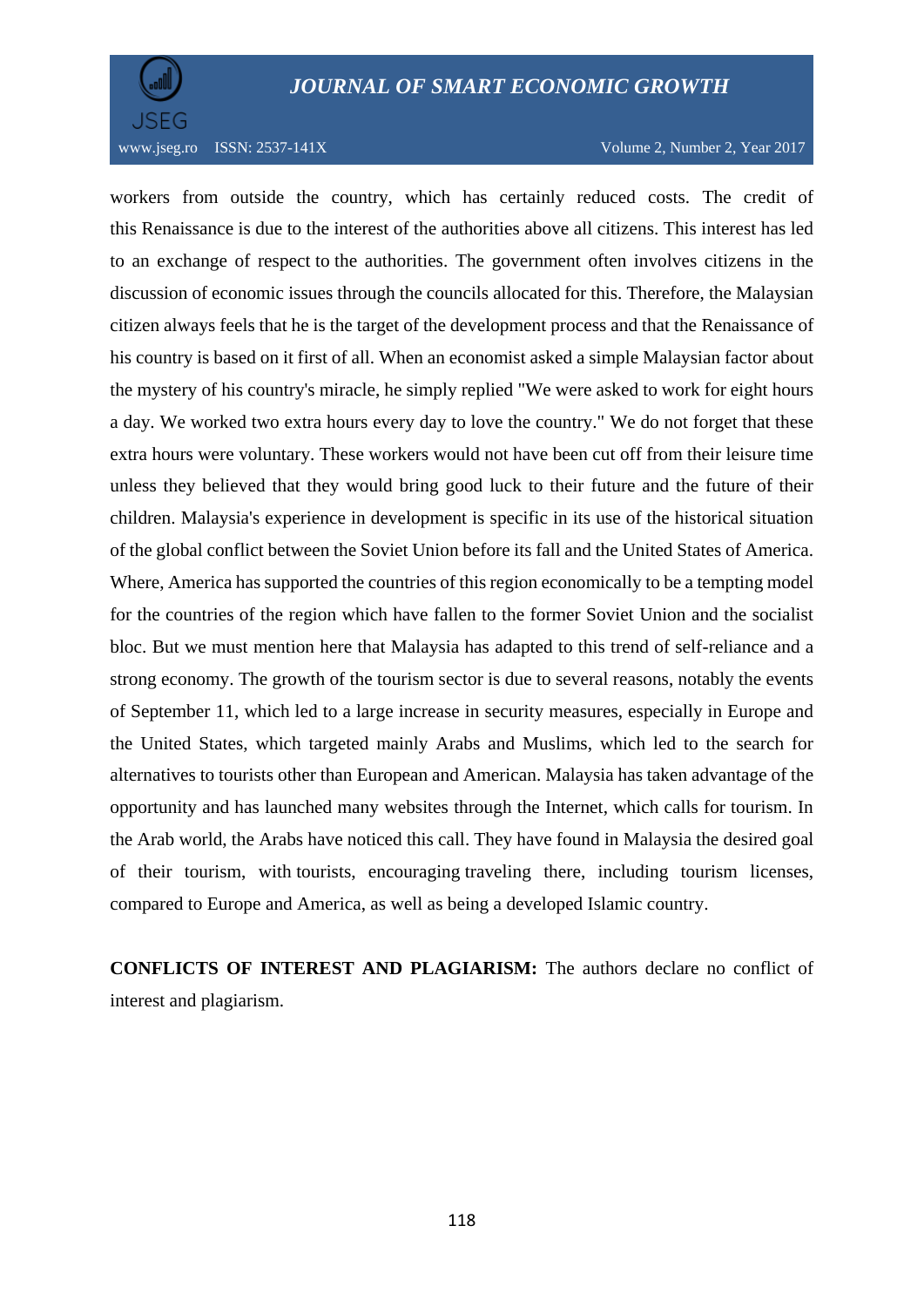

#### **REFERENCES:**

- 1. Bakari, Sayef, 2017. "The Nexus between Export, Import, Domestic Investment and Economic Growth in Japan," *MPRA Paper*. 76110, University Library of Munich, Germany.
- 2. Bakari, Sayef, 2016. "Does Domestic Investment Produce Economic Growth in Canada: Empirical Analysis Based on Correlation, Cointegration and Causality," *MPRA Paper*. 75966, University Library of Munich, Germany.
- 3. Bakari, Sayef, 2016. "The relationship between Export, Import, Domestic Investment and Economic Growth in Egypt: Empirical Analysis," *MPRA Paper.* 76627, University Library of Munich, Germany.
- 4. Barro, R. J. (1991) Economic Growth in a Cross Section of Countries. *Quarterly Journal of Economics.* 106, 407–444.
- 5. Barro, R. J. and X. Sala-i-Martin (1999) Economic Growth. *Cambridge*, MA: The MIT Press.
- 6. COMBEY, Adama. (2016) «The Main Determinants of Private Investment in the WAEMU Zone: The Dynamic Approach » *MPRA Paper*. No. 75382.
- 7. [Debi Prasad BAL,](http://journals.sagepub.com/author/Bal%2C+Debi+Prasad) [Devi Prasad Dash,](http://journals.sagepub.com/author/Dash%2C+Devi+Prasad) [Bibhudutta Subhasish.](http://journals.sagepub.com/author/Subhasish%2C+Bibhudutta) (2016). "The Effects of Capital Formation on Economic Growth in India: Evidence from ARDL-bound Testing Approach". *Global Business Review*, Vol 17, Issue 6, 2016.
- 8. Dickey, D. A. & W. A. Fuller (1979), "Distribution of Estimators of Autoregressive Time Series with a Unit Root," *Journal of the American Statistical Association*, 74, 427- 31.
- 9. Dickey, D. A. & W. A. Fuller (1981) "Likelihood ratio Statistics for autoregressive time series with a unit root," *Econometrica*, 49(4):1057-72.
- 10. Engle, R. F. & Granger C. W. (1987), "Cointegration and Error Correction: Representation, Estimation and Testing," *Econometrica*, 55, 251-276.
- 11. Fischer, S. (1993) The Role of Macroeconomic Factors in Growth. *National Bureau of Economic Research*. (Working Paper No. 4565).
- 12. Grier, K. and G. Tullock (1989) An Empirical Analysis of Cross-National Economic Growth: 1951–1980. *Journal of Monetary Economics.* 24:2, 259–276.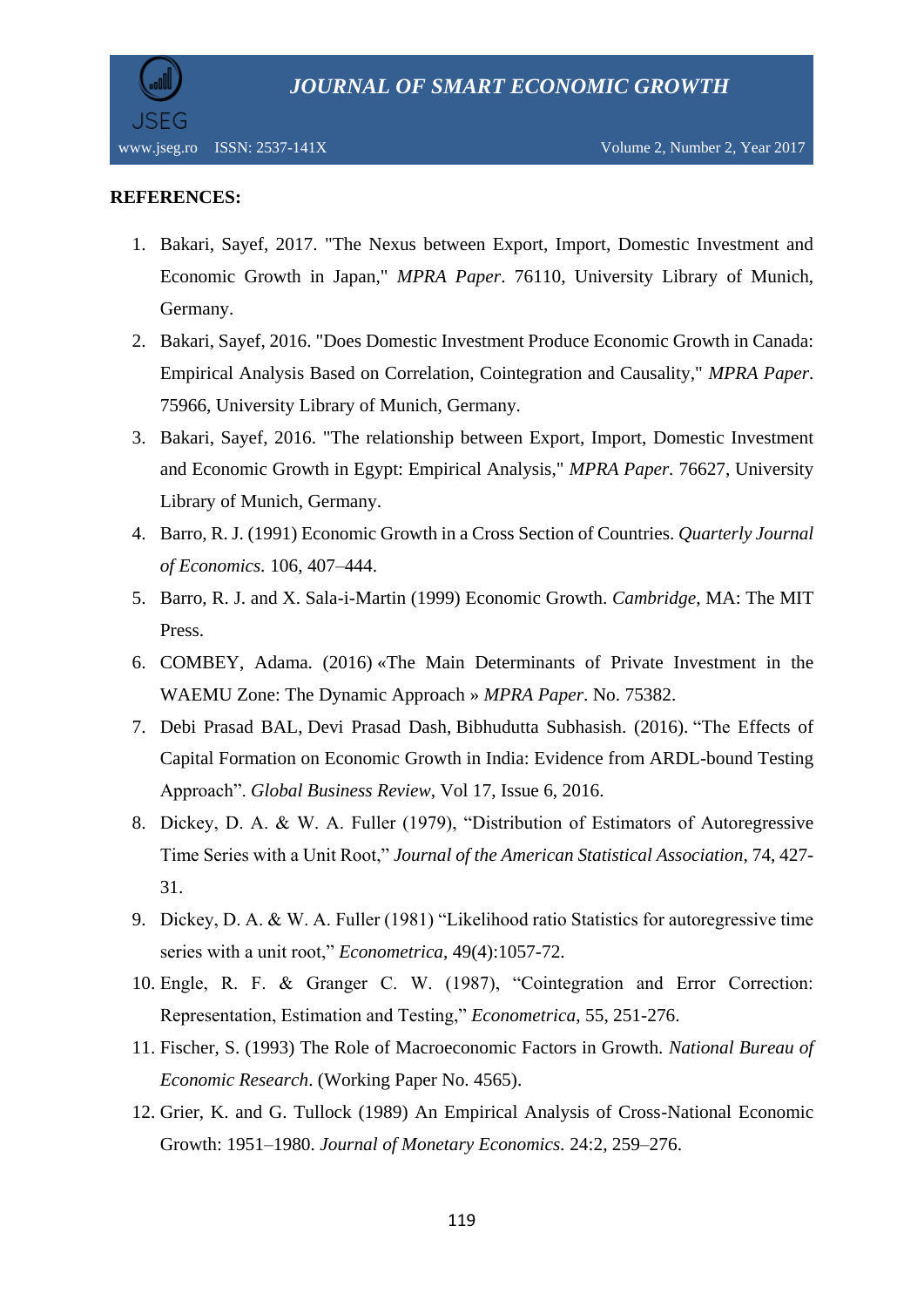

- 13. Hatem Hatef Abdulkadhim and al. (2016) « Determinants of Economic Growth in the Kingdom of Saudi Arabia: An Application of Autoregressive Distributed Lag Model ». *Applied Economics and Finance* Vol. 3, No. 1; February 2016.
- 14. Omosebi Ayeomoni & Saheed A. Aladejana (2016 ) « Agricultural Credit and Economic Growth Nexus. Evidence from Nigeria » *International Journal of Academic Research in Accounting, Finance and Management Sciences.* Vol. 6, No.2, April 2016, pp. 146–158.
- 15. Kahia, Montassar & Ben Aïssa, Mohamed Safouane & Charfeddine, Lanouar, 2016. "Impact of renewable and non-renewable energy consumption on economic growth: New evidence from the MENA Net Oil Exporting Countries (NOECs)," *Energy, Elsevier*, vol. 116(P1), pages 102-115.
- 16. Levine, Ross and David Renelt (1992) A Sensitivity Analysis of Cross-Country Growth Regressions. *American Economic Review.* 82:4, 942–963.
- 17. Lucas Jr., R. E. (1988) On the Mechanics of Economic Development. *Journal of Monetary Economics* 22, 3–42.
- 18. Mankiw, G. N., D. Romer, and D. Weil (1992) A Contribution to the Empirics of Economic Growth. *Quarterly Journal of Economics*. 107:2, 407–437.
- 19. Mahmoud Mohammed Sabra & Abdel Hakeem Ahmad Eltalla. (2016). "Foreign Aid, Domestic Savings and Economic Growth in Selected MENA Countries". *Macrothink Institute. Business and Economic Research.* December 2016, Volume 6, Issue 2.
- 20. Manamba EPAPHRA & John MASSAWE, 2016. "Investment and Economic Growth: An Empirical Analysis for Tanzania," *Turkish Economic Review, KSP Journals*, vol. 3(4), pages 578-609, December.
- 21. Masoud Albiman Md and Suleiman NN. (2016). The Relationship among Export, Import, Capital Formation and Economic Growth in Malaysia. *Journal of Global Economics*. Volume, 4, Issue 2, 1000186.
- 22. Matiur Rahman and al. (2016). « Public versus private investment in economic growth of Bangladesh: an econometric analysis ». *International Journal of Trade and Global Markets (IJTGM),* Vol. 9, No. 3, 2016.